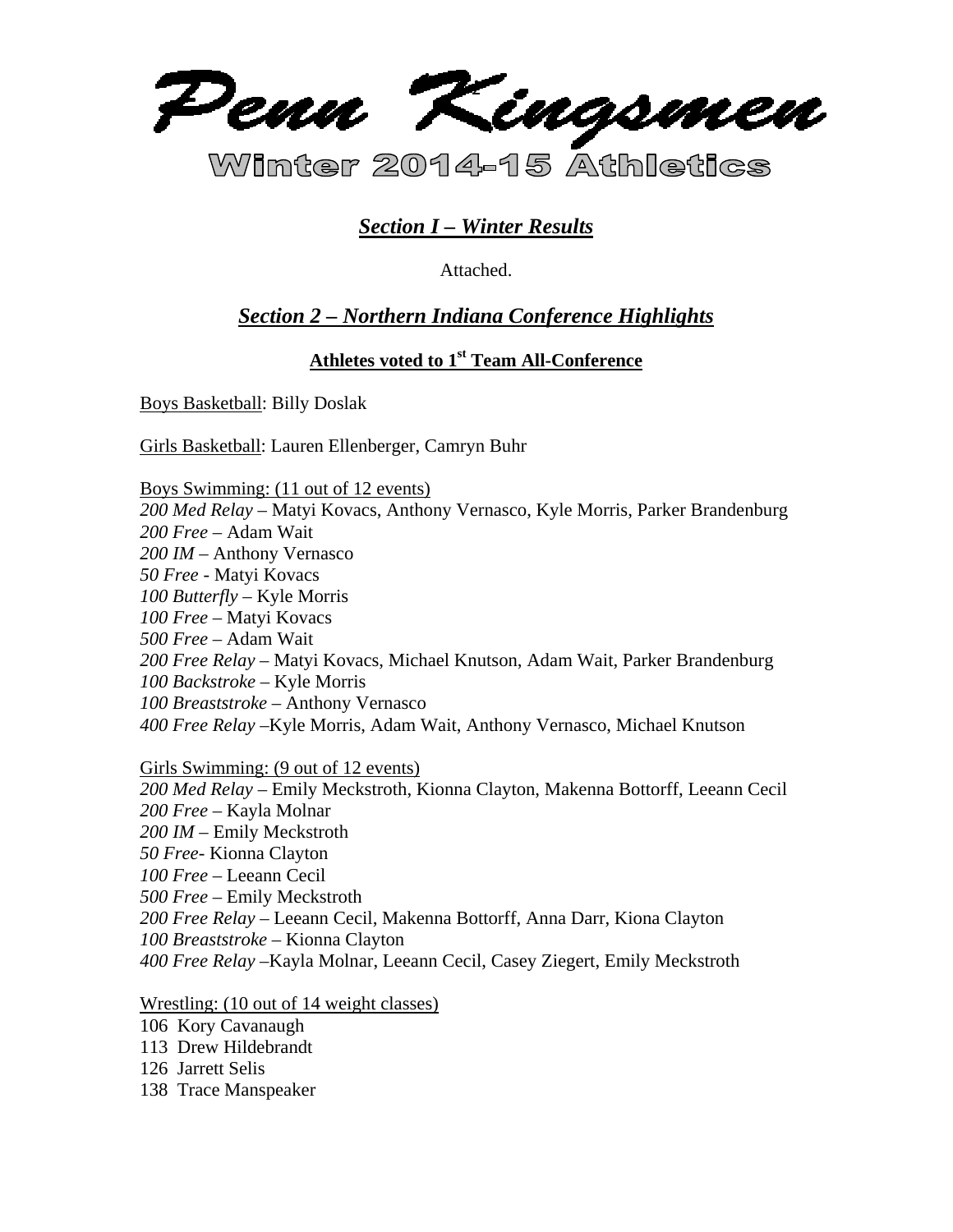152 Jarod Swank 160 Denzyl Prentice 170 Joey Mammolenti 182 Chase Osborn 220 Kobe Woods 285 Cory Christman

#### **Northern Indiana Conference MVP Winer Athletes**

Emily Meckstroth – Girls Swimming & Diving Matyi Kovacs – Boys Swimming & Diving Chase Osborn – Wrestling

**Northern Indiana Conference Winter Coaches of the Year**   $N/A$ 

**N.I.C. All-Sports Award** 

2013-14 Boy's NIC All Sport Award (1995-present) 2013-14 Girl's NIC All Sport Award (1995-present)

# *Section 3 – IHSAA Awards*

**IHSAA Mental Attitude Award Winners**  Chase Osborn - Wrestling

## *Section 3 –1st Team/All-State State Coaches Association Awards*

### **Additional Boys Basketball Award:**

Ryan Lutz – Academic All-State Billy Doslak - Academic All-State Honorable Mention Nate Miller - Academic All-State Honorable Mention

**Additional Girls Basketball Awards:** 

Camryn Buhr – Indiana Junior All-Star Casey Morton - Academic All-State

#### **Additional Wrestling Awards:**

Chase Osborn (182) – State Champion Kobe Woods (220) – State Champion Drew Hildebrandt (113) – State Runner-Up Jarrett Selis – Academic All-State Chase Osborn – Academic All-State Drew Hildebrandt – Academic Honorable Mention Cameron Beam - Academic Honorable Mention Nick Clark - Academic Honorable Mention Joey Mammolenti - Academic Honorable Mention Chase Osborn – Indiana All-Star Senior Duals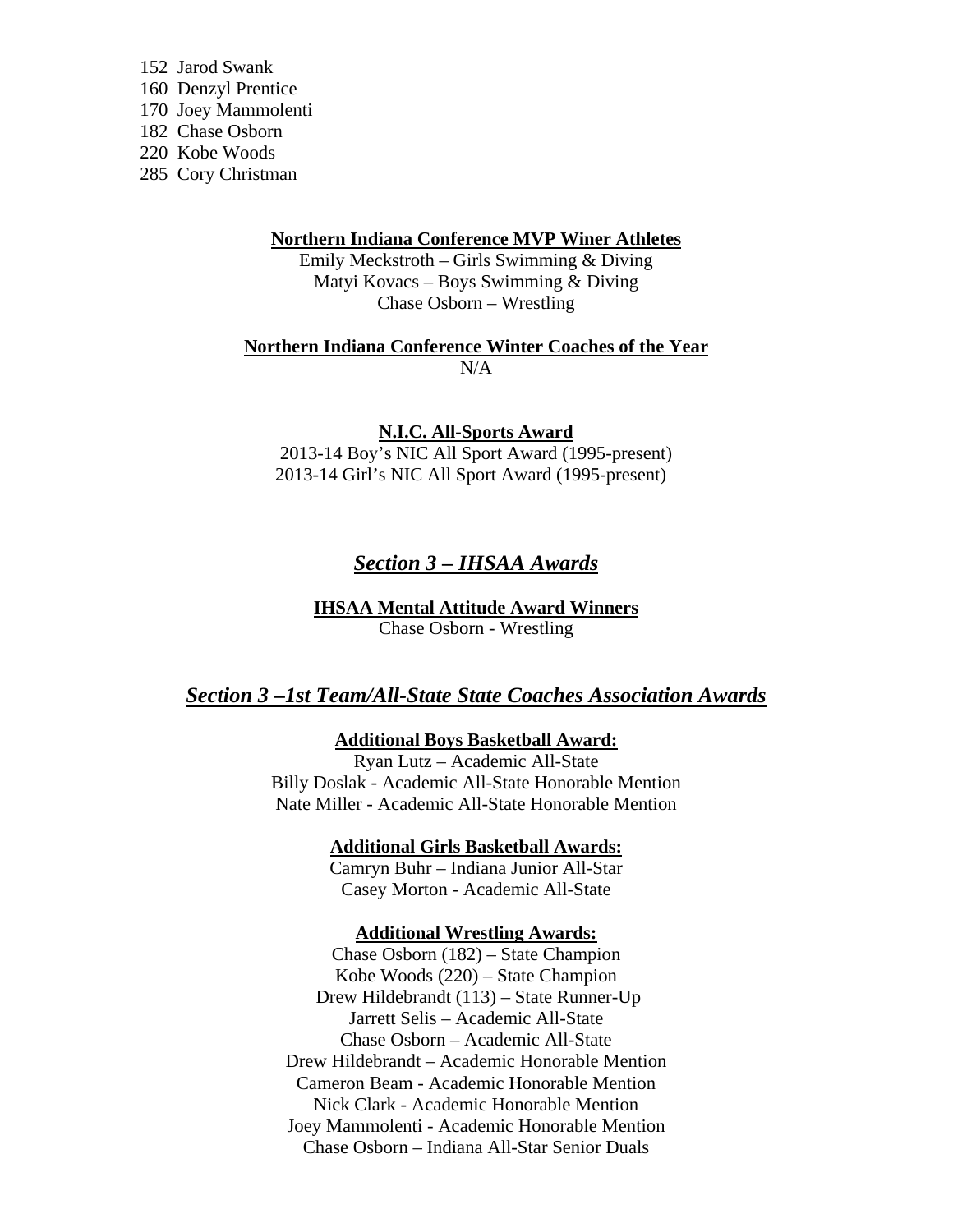Kobe Woods – Indiana All-Star Scholastic Duals Drew Hildebrandt - Indiana All-Star Scholastic Duals \*First time in school history Team State Champions

## **Additional Boys Swimming & Diving Awards:**

Mate Kovacs – IHSSCA All-State (50 Free, 200 Free Relay, 400 Free Relay) Kyle Morris – IHSSCA All-State (100 Fly, 200 Free Relay, 400 Free Relay) Adam Wait - IHSSCA All-State (200 Free Relay, 400 Free Relay) Parker Brandenburg – IHSSCA All-State (200 Free Relay) Michael Knutson – IHSSCA All-State (400 Free Relay) Mate Kovacs – NISCA All- American (200 Medley Relay, 50 Free, 100 Free, 200 Free Relay, 400 Free Relay) Anthony Vernasco – NISCA All-American (200 Medley Relay) Kyle Morris - NISCA All-American (200 Medley Relay, 100 Fly, 200 Free Relay, 400 Free Relay) Parker Brandenburg - NISCA All-American (200 Medley Relay, 200 Free Relay) Adam Wait - NISCA All-American (200 Free Relay, 400 Free Relay) Michael Knutson - NISCA All-American (400 Free Relay)

#### **Additional Girls Swimming & Diving Awards:**

Emily Meckstroth – IHSSCA All-State (500 Free) Casey Ziegert - NISCA All-American (200 Medley Relay, 200 Free Relay) Kionna Clayton - NISCA All-American (200 Medley Relay, 200 Free Relay, 100 Breaststroke) Makenna Bottorff - NISCA All-American (200 Medley Relay) Lea Cecil - NISCA All-American (200 Medley Relay, 200 Free Relay, 400 Free Relay) Emily Meckstroth - NISCA All-American (200 Free, 500 Free, 200 Free Relay, 400 Free Relay) Kayla Molnar - NISCA All-American (400 Free Relay) Taylor Bush - NISCA All-American (400 Free Relay) Won  $21<sup>st</sup>$  consecutive NIC Championship Phoebe Lytle – Academic All-State Emily Meckstroth – Academic All-State

## *Section 4 –February College Signings*

Cory Christman – Wrestling – The University of the Cumberlands Justin Holt – Golf – IUPUI Andrew Ivaldi – Soccer – Seattle Pacific University Payne McCaskill – Football – Marian University Inoke Moala – Football – Indiana State University Cassandra "Casey" Morton – Basketball – Huntington University Tim Pletcher – Football – Hope College Nicole Polhamus – Lacrosse – United States Military Academy Alyssa Quinlan – Gymnastics – Kent State University Ridge Tarwacki – Football – Tiffin University Kyle Treber – Football – University of Indianapolis Alicia Wolff – Volleyball – Anderson University Brady York – Golf – University of St. Francis (Fort Wayne)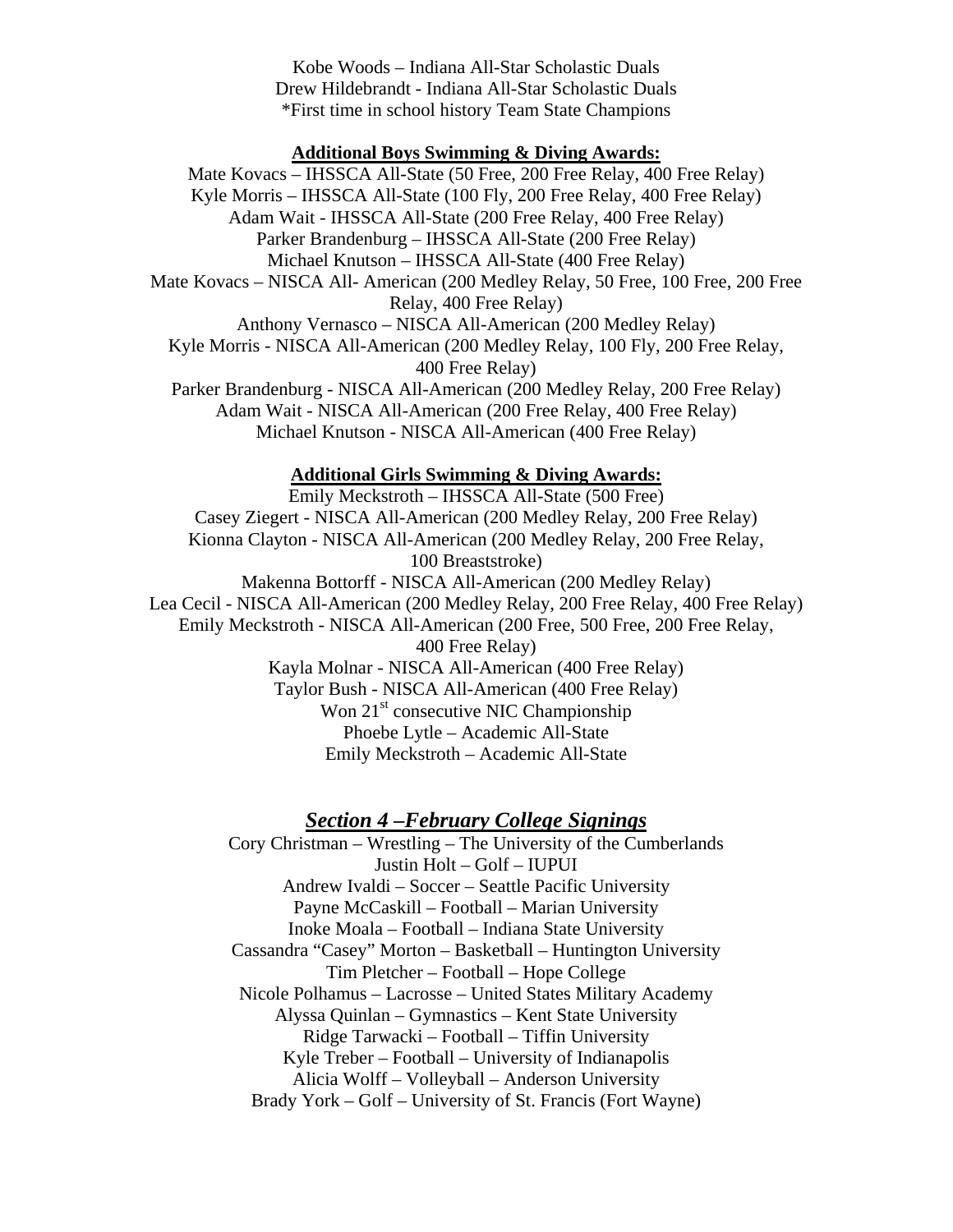## \*\***Football** –

 Kyle Treber – IFCA All Region 2 Inoke Moala – IFCA All Region 2 Ridge Tarwacki – IFCA All Region 2 Nate Miller – Moose Krause Scholar Athlete Chase Osborn – Moose Krause Scholar Athlete Ben Karasiak – Moose Krause Contributions to Football Recipient